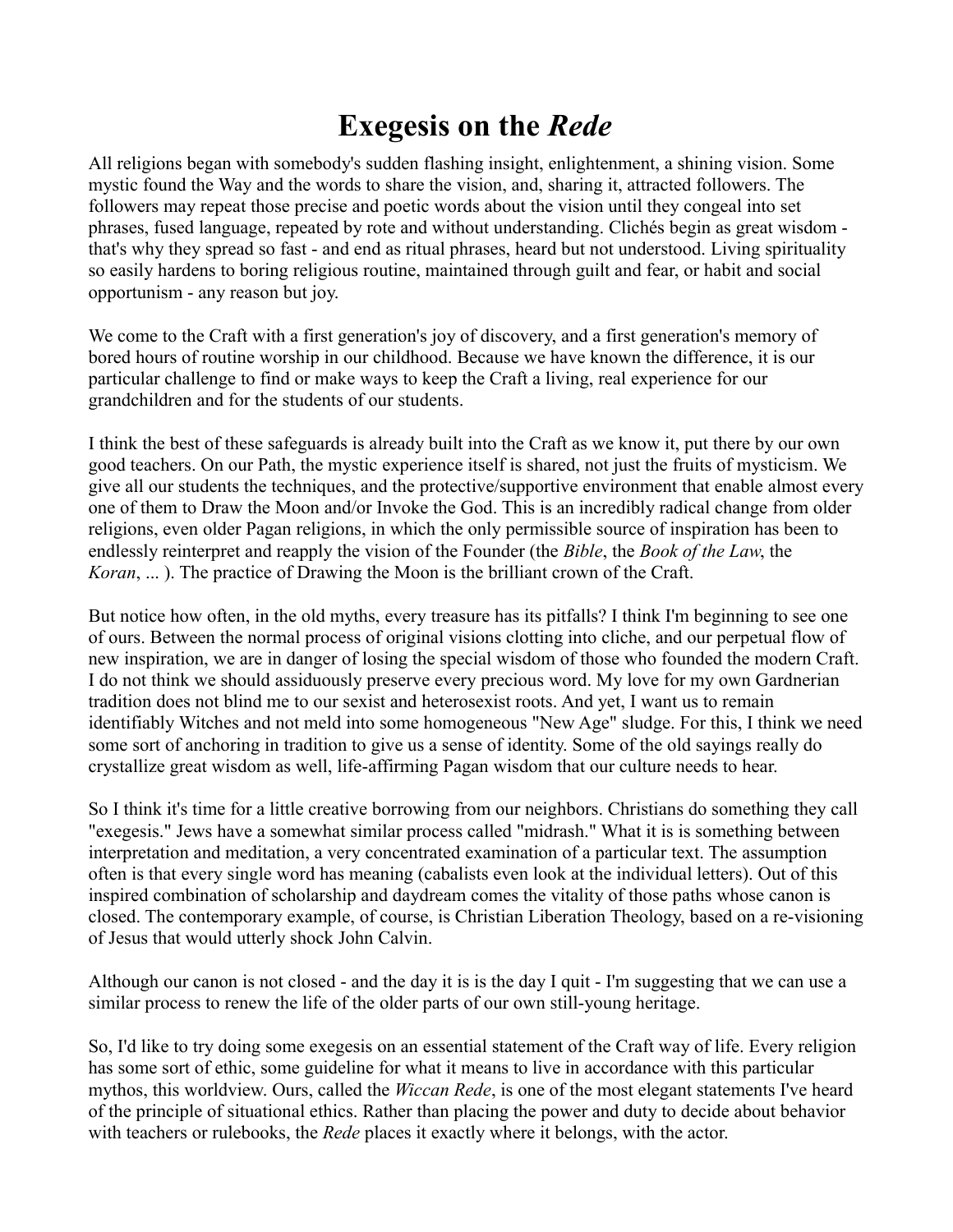## **Eight words the** *Wiccan Rede* **fulfill: An it harm none, do what you will**

I'd like to start with the second phrase first, and to take it almost word by word.

- **do what YOU will.** This is the challenge to self-direction, to figure out what we want, and not what somebody else wants for us or from us. All of us are subject to tremendous role expectations and pressures, coming from our families, our employers, our friends, society in general. It's easy to just be molded, deceptively easy to become a compulsive rebel and reflexively do the opposite of whatever "they" seem to want. Living by the *Rede* means accepting the responsibility to assess the results of our actions and to choose when we will obey, confront or evade the rules.
- **do what you WILL.** This is the challenge to introspection, to know what we really want beyond the whim of the moment. The classic example is that of the student who chooses to study for an exam rather than go to a party, because what she really wants is to be a doctor. Again, balance is needed. Always going to the library rather than the movies is the road to burnout, not the road to a Nobel Prize. What's more, there are others values in life, such as sensuality, intimacy, spirituality, that get ignored in a compulsively long-term orientation. So, our responsibility is not to mechanically follow some rule like "always choose to defer gratification in your own long-term self interest," but to really listen within, and to really choose, each time.
- **DO what you will.** This is the challenge to action. Don't wait for Prince Charming or the revolution. Don't blame your mother or the system. Make a realistic plan that includes all your assets. Be sure to include magic, both the deeper insights and wisdoms of divination and the focusing of will and energy that comes from active workings. Then take the first steps right now. But, beware of thoughtless action, which is equally dangerous. For example, daydreaming is needed, to envision a goal, to project the results of actions, to check progress against goals, sometimes to revise goals. Thinking and planning are necessary parts of personal progress. Action and thought are complementary; neither can replace the other.

When you really look at it, word by word, it sounds like a subtle and profound guide for life, does it not? Is it complete? Shall "do what you will" in fact be "the whole of the law" for us? I think not. The second phrase of the *Rede* discusses the individual out of context. Taken by itself, "DO WHAT YOU WILL" would produce a nastily competitive society, a "war of each against all" more bitter than what we now endure. That is, it would if it were possible. Happily, it's just plain not.

Pagan myth and modern biology alike teach us that our Earth is one interconnected living sphere, a whole system in which the actions of each affect all (and this is emphatically not limited to humankind) through intrinsic, organic feedback paths. As our technology amplifies the effects of our individual actions, it becomes increasingly critical to understand that these actions have consequences beyond the individual; consequences that, by the very nature of things, come back to the individual as well. Cooperation, once "merely" an ethical ideal, has become a survival imperative. Life is relational, contextual. Exclusive focus on the individual Will disables our empathic sense of connection with other people and with all of life. This is a lie and a deathtrap.

The qualifying "AN IT HARM NONE," draws a Circle around the individual Will and places each of us firmly within the dual contexts of the human community and the complex life-form that is Mother Gaia. The first phrase of the *Rede* directs us first to be aware of results of our actions projected not only